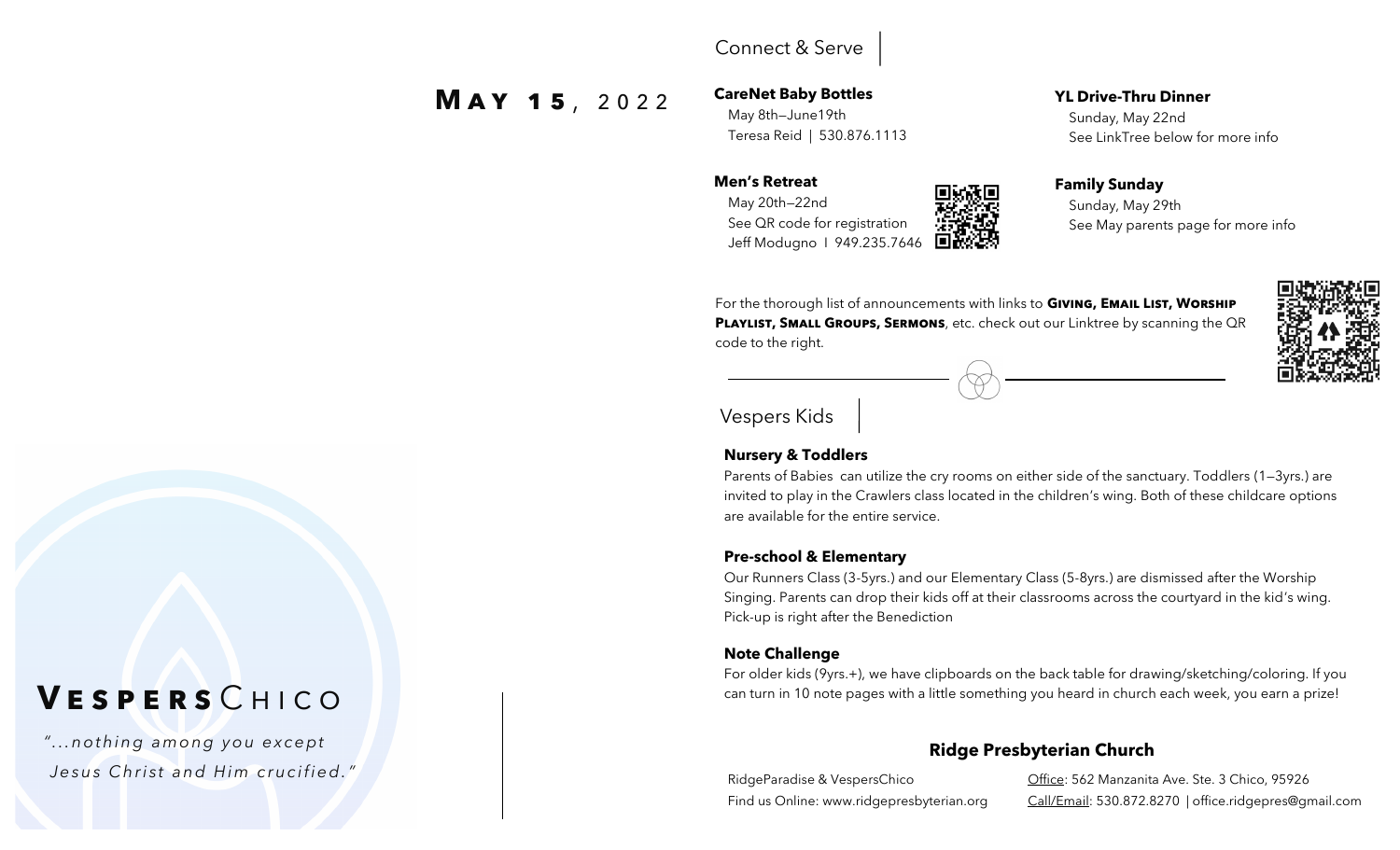**Ridge Presbyterian** is a church of people gathered around one thing—Jesus Christ, and his gospel of unlimited grace. As a church, we come from lots of different places: lost, found, burned, cynical, broken, hurting, or some combination of all of these. But what unites us and keeps us coming back together week after week is the reality of a Savior who has given unimaginable hope to any who admit their need and sprawl out before Him. This Jesus is really all we have to offer at RPC. We are convinced that not only is He enough, but that HE alone is true wisdom, life, and fullness of joy.

**If you are new** or newish here, we are so glad that you have joined us! We would love to know more about you, as well as give you the chance to learn a bit more about us. Use the QR code to the right to access our welcome card and let us know you were here. <u>Posta</u>

#### **Call to Worship** Psalm 100

Make a joyful noise to the Lord, all the earth! Serve the Lord with gladness; come into His presence with singing  **Know that the Lord, he is God! It is He who made us, and we are his;** 

 **We are His people, and the sheep of His pasture** Enter His gates with thanksgiving, and His courts with praise Give thanks to Him; bless His name!

 **For the Lord is good; His steadfast love endures forever,** **And his faithfulness to all generations.**

#### **Songs of Worship and Praise**

Please feel free to worship in the way that the Lord is leading. Whether standing or sitting, hands raised or kneeling before the Lord. There is no required posture.

#### **Tithes & Offerings**

Our ushers will pass collection baskets during the final song. If writing a check, please make payable to "Ridge Presbyterian Church" since VespersChico and RidgeParadise are both sites of Ridge Presbyterian. Thank you for your generosity!

#### **Dismissal & Blessing of Children**

Our children are a blessing from the LORD! Return clipboards, visit the bathroom, and check kids in to the appropriate room for children's church! (See back panel!)

#### **Greetings & Fellowship**

Welcome to all newcomers and visiting guests today. We are glad you are here! We'd love to connect with you through the welcome card linked to the QR code.

*God calls His people into worship, not the other way around. His Word is the only thing that can truly draw our hearts into worship in Spirit and Truth. And so, we begin here.* 

ίo

*The Bible tells us to let the Word of Christ dwell within us richly by "singing psalms, hymns, and spiritual songs." Thus, we sing of what God has done, and about our delight in Him.* 

*Tithes and Offerings are part of our worship and response to the gospel. When we grasp that "He who was rich, for our sake became poor" it stirs us to reflect that generosity in our giving.*

*Discipling our children happens on Sundays at church and all throughout the week at home. We pray a blessing on our kiddoes as we send them off to children's ministry.* 

*Since we have peace with God through the work of Jesus, we gladly extend peace to one another and welcome each other as brothers and sisters in Christ.* 

#### **Prayers of the People** Adapted from 'Every Moment Holy'

For grace and provision in the coming week, **We look to You** For the lifegiving gifts of your Word and your truth, **We are thankful** For the joys of life shared with family and friends, **We praise You** For the grace to live in grateful humility, **We look to You** For the many small blessings and beauties that surround us, **We are thankful** For the displays of your majesty and power in our world, **We praise You** For the promise of your constant presence, giving hope and comfort and strength and joy in the various moments, and labors of the week to come, **We bless Your holy name**  All of this, we pray in the name of Jesus Christ. Amen.

#### **Confession of Faith** Apostle's Creed

I believe in God the Father Almighty, Maker of heaven and earth. I believe in Jesus Christ, his only Son, our Lord, who was conceived by the Holy Spirit, and born of the virgin Mary. He suffered under Pontius Pilate, was crucified, died, and was buried; he descended into hell.\* The third day he rose again from the dead. He ascended into heaven and is seated at the right hand of God the Father Almighty. From there he will come to judge the living and the dead. I believe in the Holy Spirit, the holy catholic church,\*\* the communion of saints, the forgiveness of sins, the resurrection of the body, and the life everlasting. Amen. *\*Separation from God*

*\*\*The Church in all times and places*

#### **Preaching of God's Word** Romans 8.1-4

"The Gospel According to the Trinity", Pastor Josh Lee

There is therefore now no condemnation for those who are in Christ Jesus. <sup>2</sup> For the law of the Spirit of life has set you free in Christ Jesus from the law of sin and death. <sup>3</sup> For God has done what the law, weakened by the flesh, could not do. By sending his own Son in the likeness of sinful flesh and for sin, he condemned sin in the flesh, <sup>4</sup> in order that the righteous requirement of the law might be fulfilled in us, who walk not according to the flesh but according to the Spirit.

#### **Sacrament of the Lord's Supper**

If needed, Communion elements can be found on the back table. Please dispose of empty cups by giving to a deacon during collection or disposing in the bins on the way out of the Sanctuary.

#### **Benediction**—II Corinthians 13:14

The grace of the Lord Jesus Christ and the love of God and the fellowship of the Holy Spirit be with you all.

*Prayer isn't just a private interaction with God, it is also a part of public worship. God calls His people to speak to Him as one unified body. "My" prayers become "Our" prayers as we cry out to Him together.* 

*Creeds give us a chance to proclaim what we believe while also acknowledging that we are part of something bigger than this local church. We join our voice to Christians around the globe and throughout history who have confessed these same creeds.*

*Because God has spoken to us through His Word we strive to proclaim what it says and teach what it means. It is through this Ministry of the Word that the Church receives training, correction, encouragement, and a deeper experience of the gospel of Jesus.*

*Followers of Jesus are invited to His table where He spiritually feeds His people. Though these elements are common bread and wine, they symbolize His body and blood and "preach" to our senses that Christ abides in us and we abide in Him.* 

*God gets the final word in the worship service. And with it He chooses to bless His people. Go in the peace of His blessing!*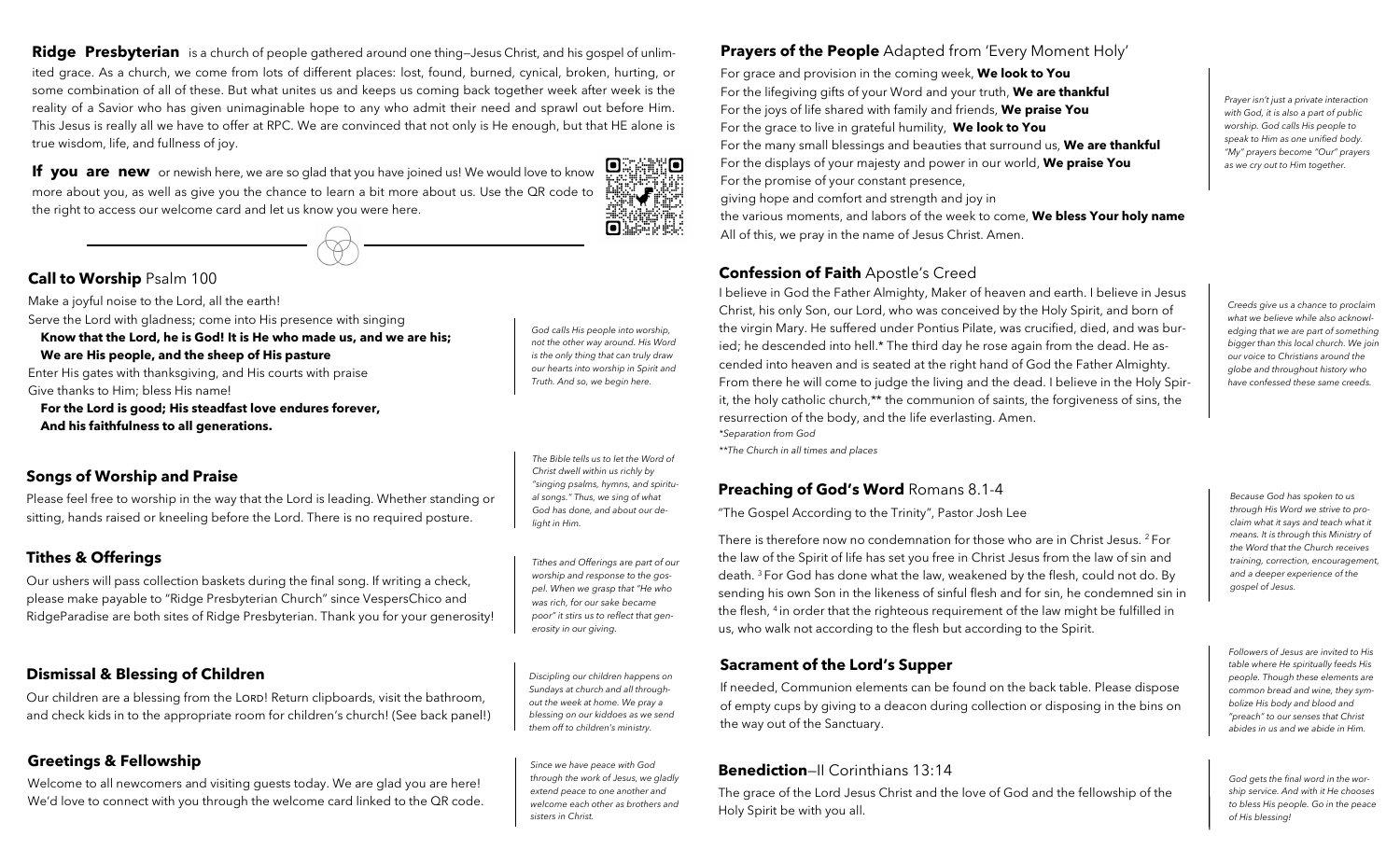### Living Hope

How great the chasm that lay between us How high the mountain I could not climb In desperation I turned to heaven And spoke Your name into the night Then through the darkness Your loving-kindness Tore through the shadows of my soul The work is finished the end is written Jesus Christ my living hope

Who could imagine so great a mercy What heart could fathom such boundless grace The God of ages stepped down from glory To wear my sin and bear my shame The cross has spoken I am forgiven The King of kings calls me His own Beautiful Savior I'm Yours forever Jesus Christ my living hope

Hallelujah praise the One who set me free Hallelujah death has lost its grip on me You have broken every chain There's salvation in Your name Jesus Christ my living hope

Then came the morning that sealed the promise Your buried body began to breathe Out of the silence the Roaring Lion Declared the grave has no claim on me (REPEAT) Jesus Yours is the victory whoa

Jesus Christ my living hope Oh God You are my living hope

CCLI Song # 7106807 Brian Johnson | Phil Wickham 2017 Phil Wickham Music (Fair Trade Music Publishing [c/o Essential Music Publishing LLC])

# Blessed Assurance (All My Attempts To Be Satisfied)

All my attempts to be satisfied Were vain and empty Until the moment You rescued me And Your love filled me

My soul sings now my soul sings

What blessed assurance I've found in You I've found in You I won't be shaken I will not be moved How steadfast Your strong hand Is keeping me is keeping me I won't be shaken I will not be moved (O blessed assurance)

No other love that I've ever known Compares to You God No other love that I've ever found Has done what You've done

Ever my anchor ever my strength Ever my portion and all I need Ever my healing ever my hope Ever the truth that leads me home That leads me home

CCLI Song # 7073328 Jaywan Maxwell | Michael Farren | Nathan Singh | Rhyan Shirley 2016 CityAlight Music (Admin. by Integrity Music)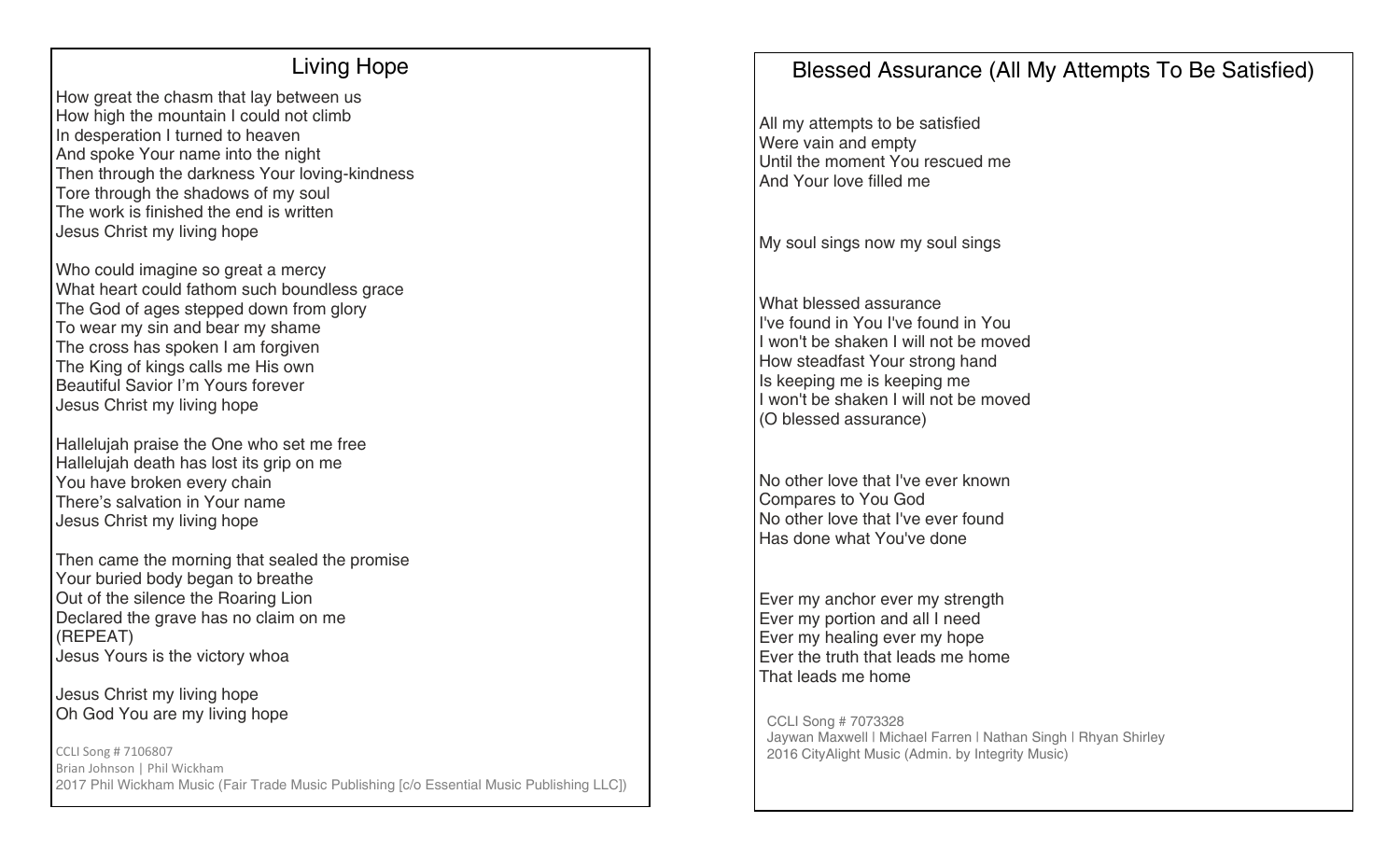### Jesus Paid It All

And I hear the Savior say Thy strength indeed is small Child of weakness watch and pray Find in Me thine all in all

'Cause Jesus paid it all All to Him I owe Sin had left a crimson stain He washed it white as snow

Lord now indeed I find Thy pow'r and Thine alone Can change the leper's spots And melt the heart of stone

And when before the throne I stand in Him complete Jesus died my soul to save My lips shall still repeat

Sin had left a crimson stain He washed it white as snow He washed it white as snow He washed it white as snow

Oh praise the One Who paid my debt And raised this life up from the dead (Jesus)

CCLI Song # 4689508 Alex Nifong | Elvina M. Hall | John Thomas Grape 2006 Pay Me Please Publishing (Admin. by Capitol CMG Publishing)

# I Am Set Free

You broke my chains of sin and shame And You covered me with grace You mend my life with Your holy fire You cover me with grace And You are the hand that reaches out to save

(And) I am set free oh I am set free oh It is for freedom that I am set free

(And) yes Lord we are grateful for Your grace And for Your love (REPEAT)

'Cause You are the hand that reaches out to save

CCLI Song # 5880784 Leslie Jordan 2011 Integrity's Praise! Music (Admin. by Integrity Music)